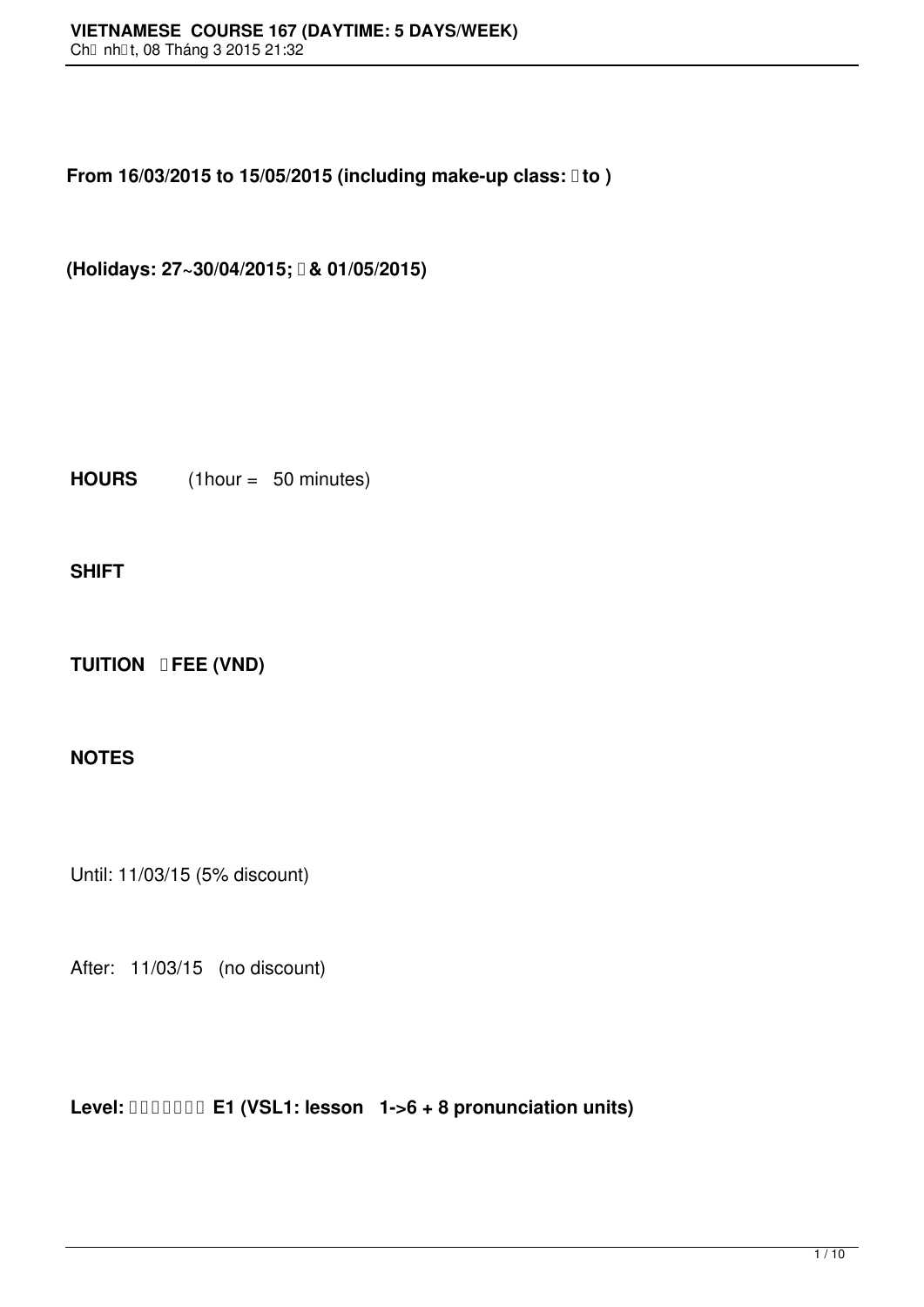08:00 AM - 09:50 AM

5,320,000

5,600,000

80.0

01:10 PM - 03:00 PM

5,320,000

5,600,000

**Level: E2 (VSL1: lesson 7->12 + pronunciation unit 9)**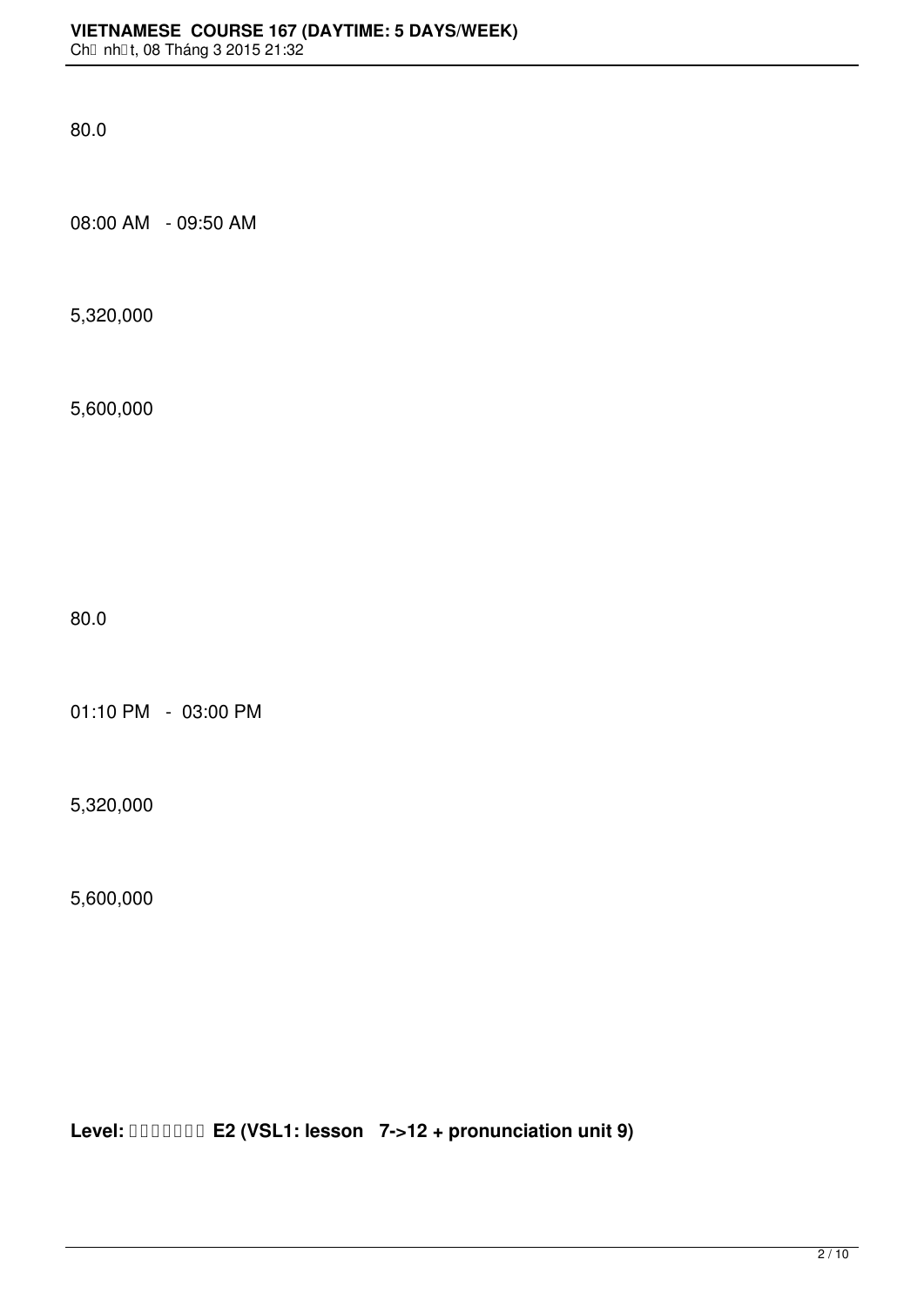08:00 AM - 09:50 AM

5,320,000

5,600,000

80.0

01:10 PM - 04:40 PM

5,320,000

5,600,000

Intensive course, until 10/4 (4wks)

**Level: E3 (VSL2: lesson 1->6)**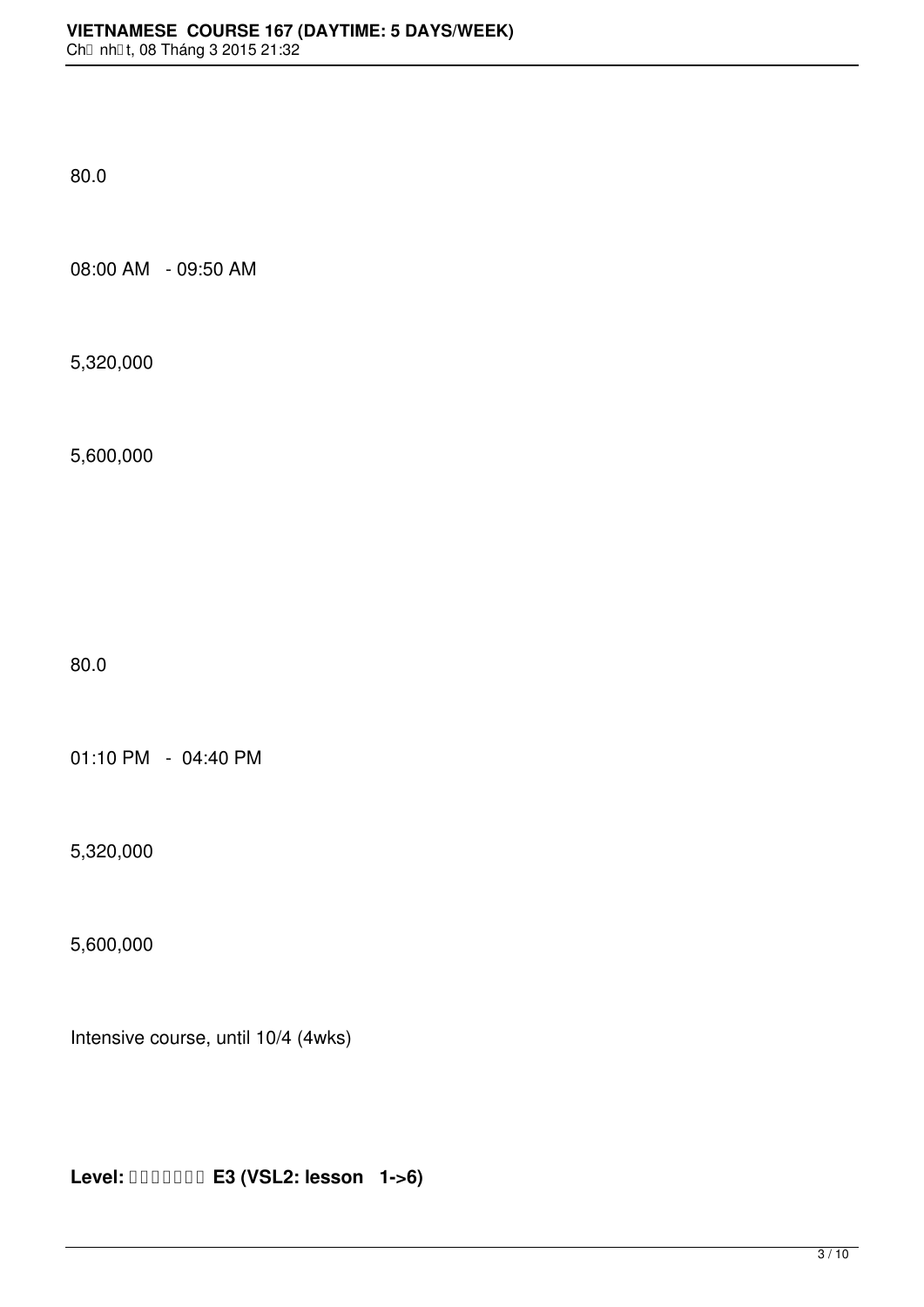08:00 AM - 09:50 AM

5,320,000

5,600,000

80.0

10:00 AM - 11:50 AM

5,320,000

5,600,000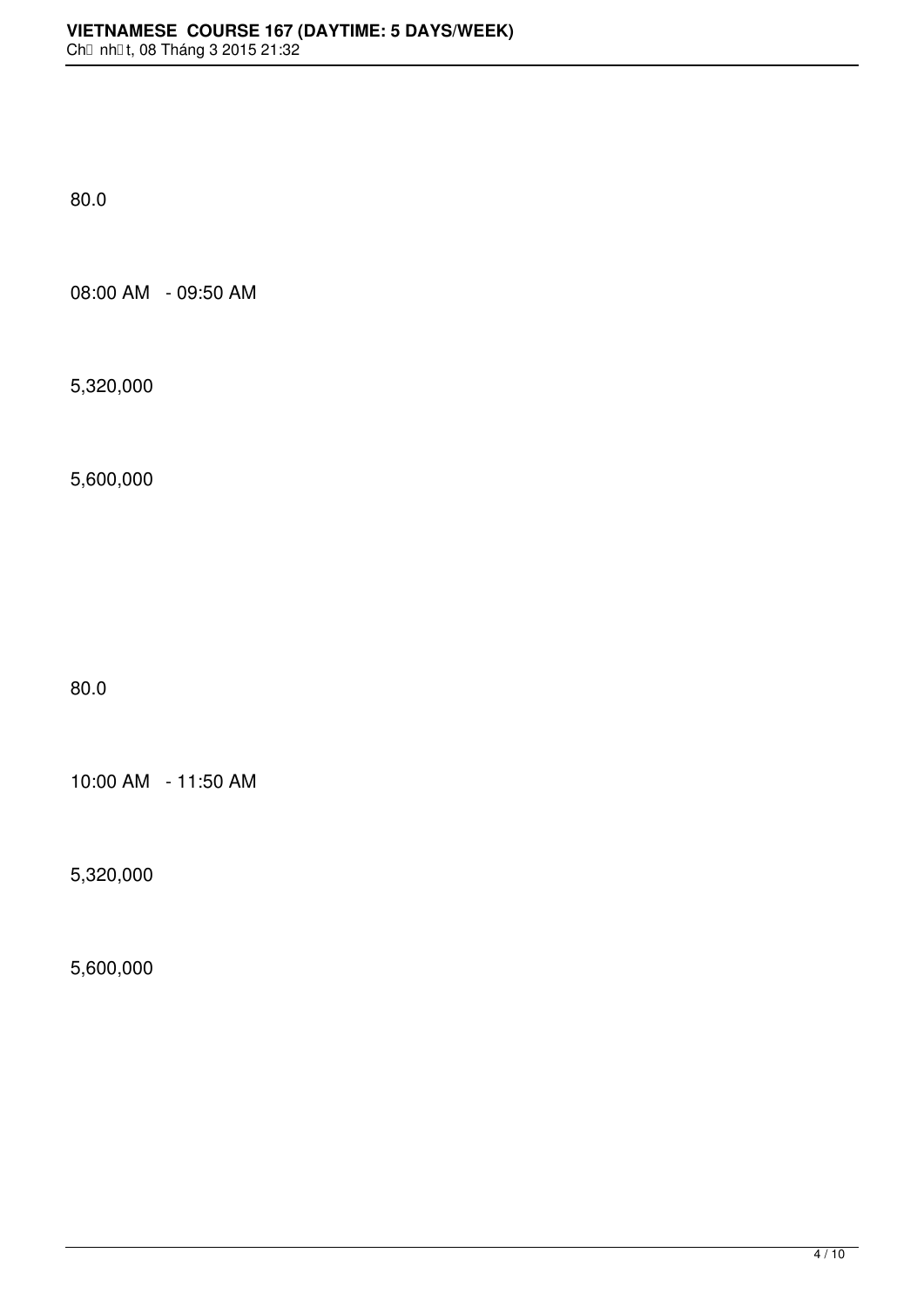**Level: E4 (VSL 2: lesson 7 ->12)**

80.0

08:00 AM - 09:50 AM

5,320,000

5,600,000

80.0

10:00 AM - 11:50 AM

5,320,000

5,600,000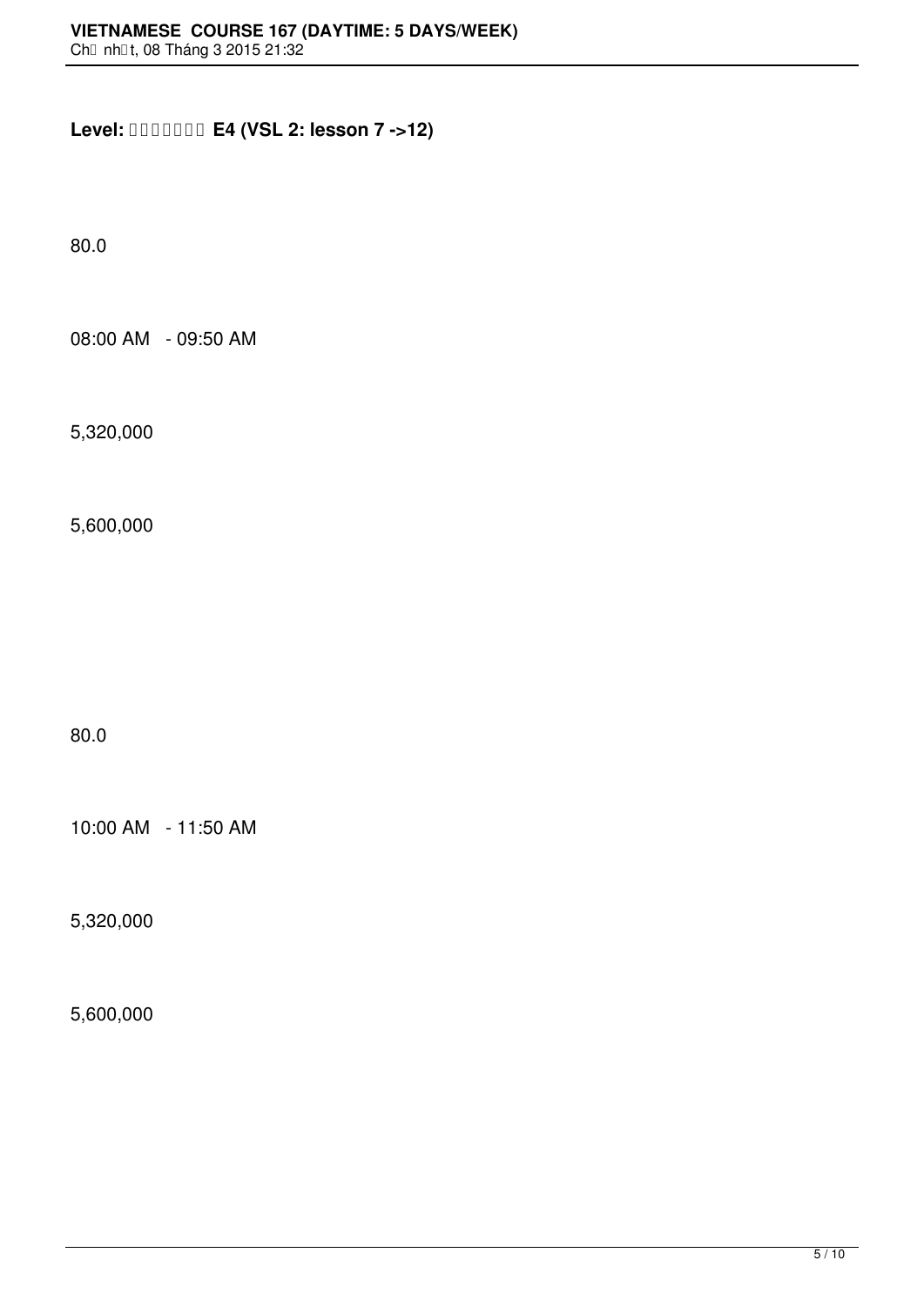08:00 AM - 11:50 AM

5,320,000

5,600,000

Intensive course, until 10/4 (4wks)

**Level: I1 (VSL3: lesson 1->5)**

80.0

01:10 PM - 03:00 PM

6,080,000

6,400,000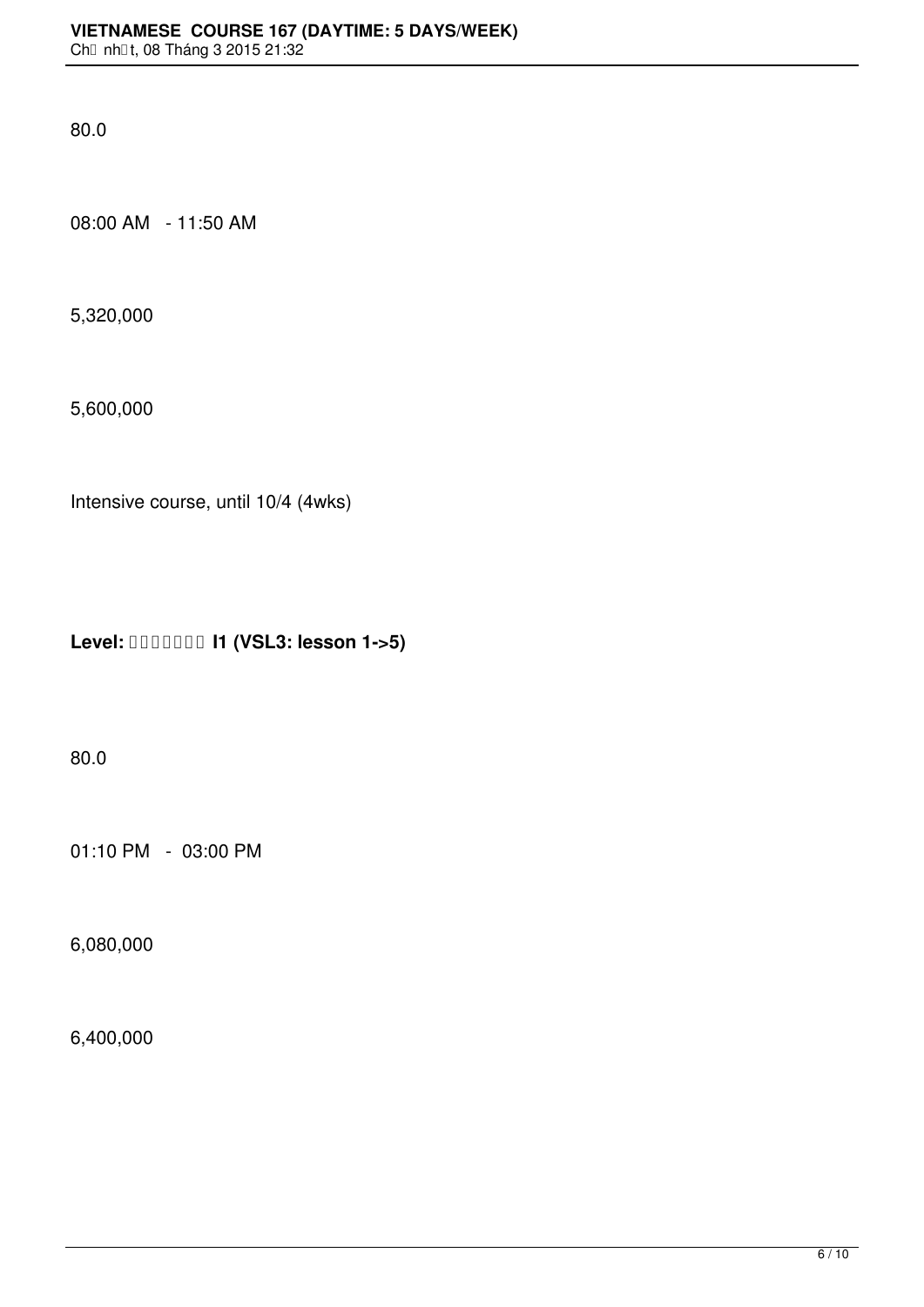08:00 AM - 11:50 AM

6,080,000

6,400,000

Intensive course, until 10/4 (4wks)

**Level: I2 (VSL3: lesson 6->10 )**

80.0

08:00 AM - 11:50 AM

6,080,000

6,400,000

Intensive course, until 10/4 (4wks)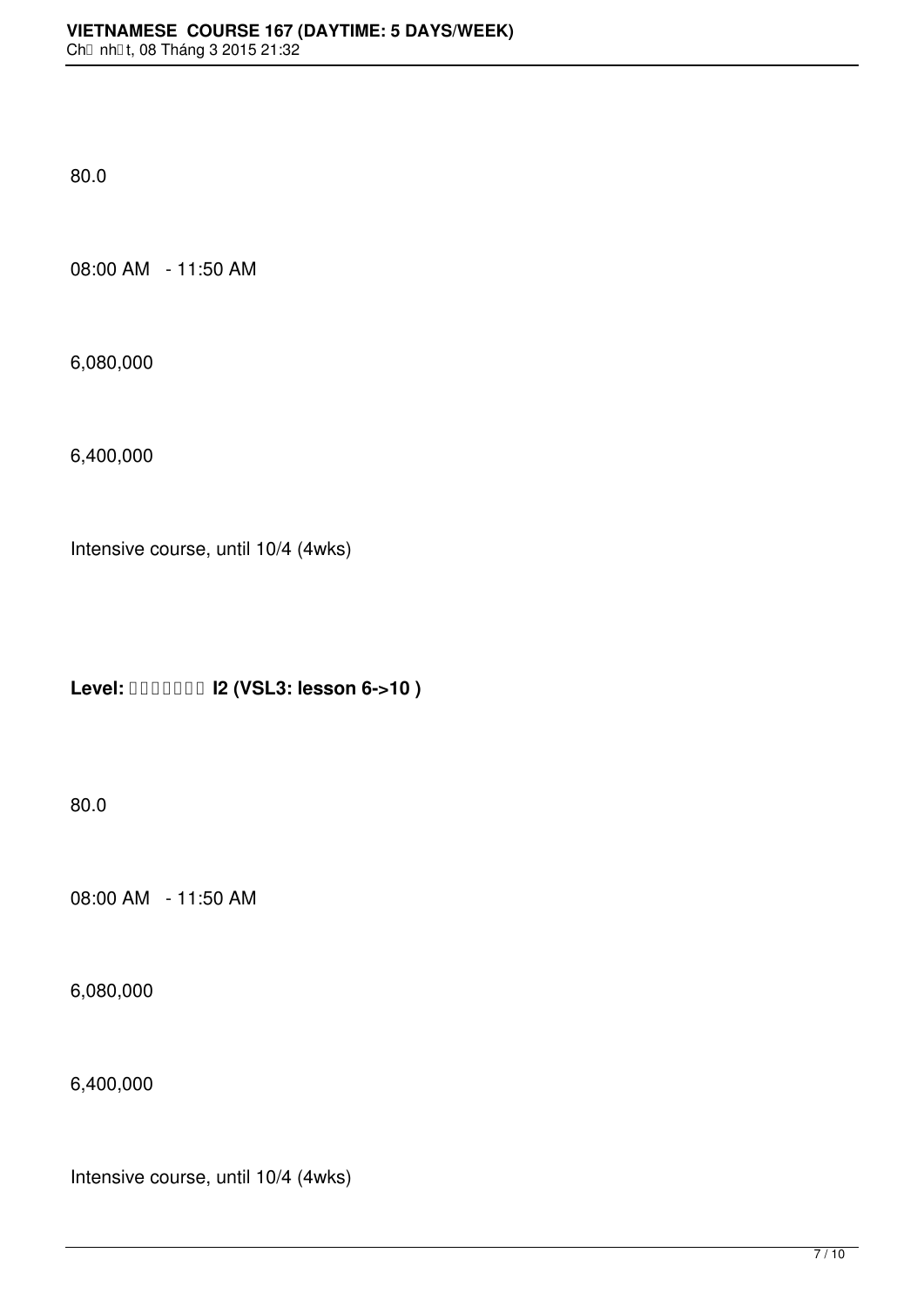## **Level: I3 (VSL4: lesson 1->5)**

80.0

10:00 AM - 11:50 AM

6,080,000

6,400,000

80.0

08:00 AM - 11:50 AM

6,080,000

6,400,000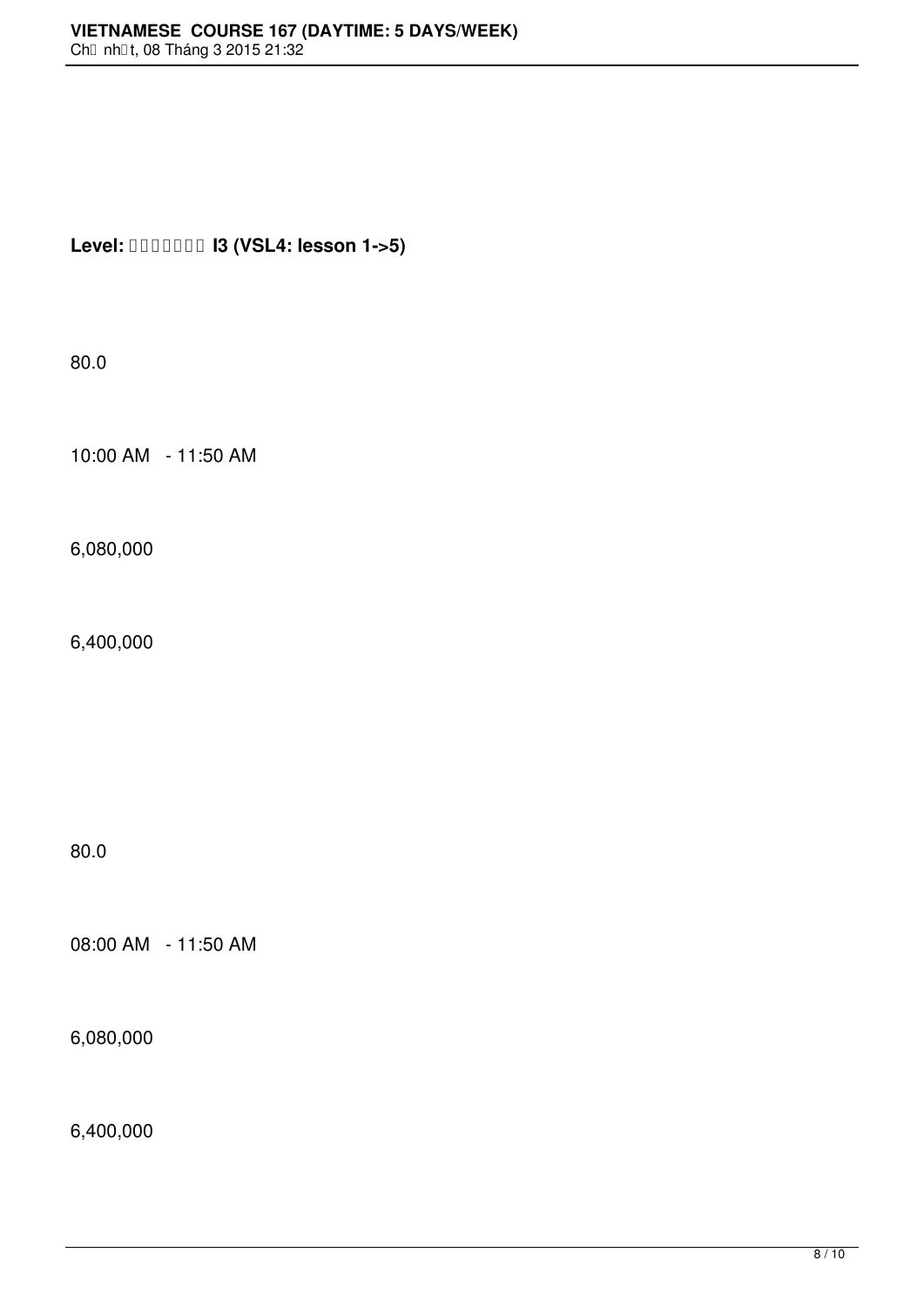Intensive course, until 10/4 (4wks)

**Level: Improve skills: Advanced Level**

80.0

10:00 AM - 11:50 AM

6,650,000

7,000,000

2-4:S5/1, 3-5:ĐH/1, 6:NP

80.0

10:00 AM - 11:50 AM

6,650,000

7,000,000